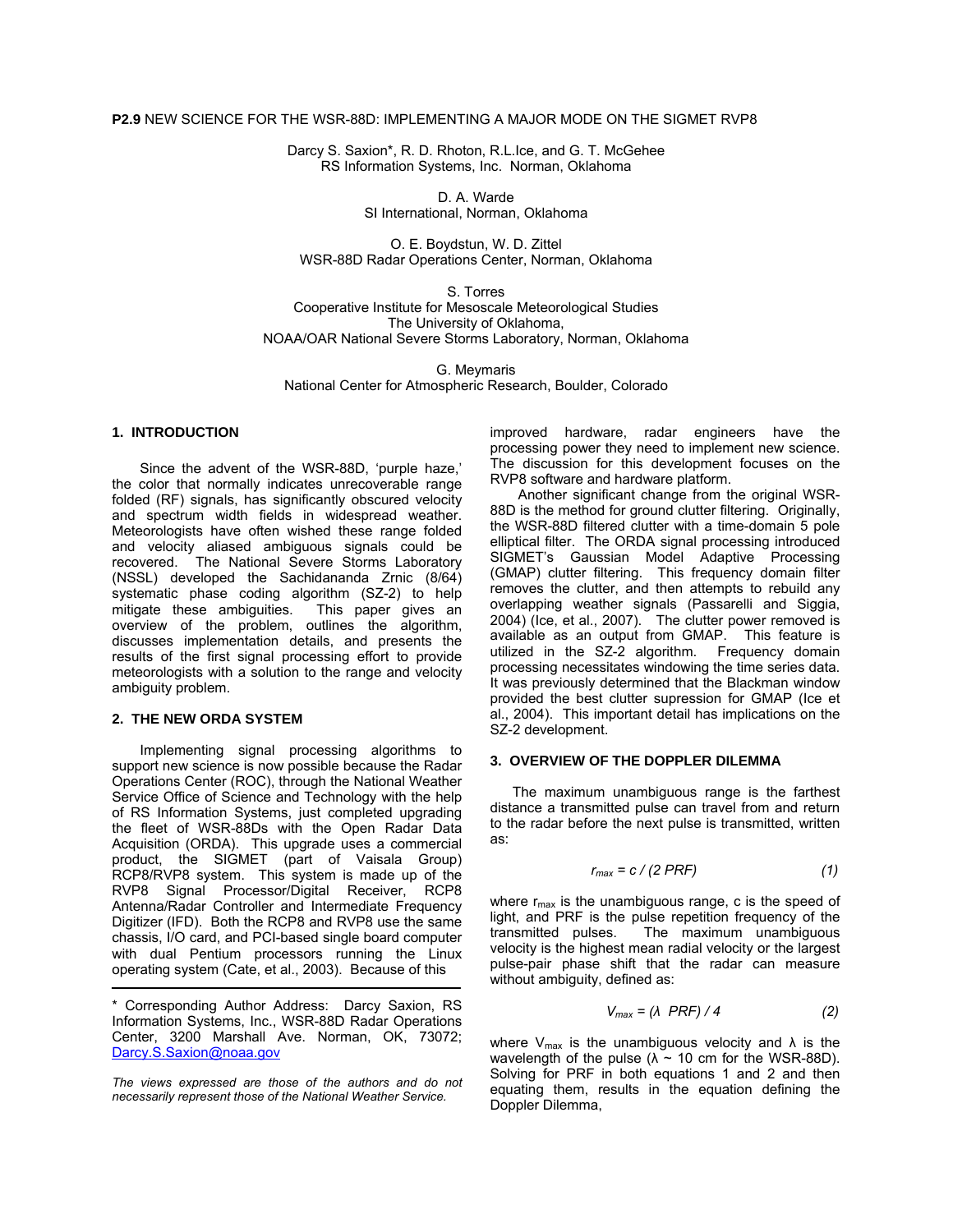$$
PRF = c / (2 r_{max}) \quad \text{and} \quad PRF = (4 V_{max}) / \lambda
$$

$$
c / (2 r_{max}) = (4 V_{max}) / \lambda
$$

$$
r_{max} V_{max} = (c \lambda) / 8. \quad (3)
$$

Since the right side of the Doppler Dilemma equation (3) is constant for a specified wavelength, increasing *rmax* decreases  $V_{max}$ . For example, by decreasing the PRF to increase the maximum unambiguous range, then the maximum unambiguous velocity will decrease (WDTB, 2006).

#### **4. A WORD ON RANGE FOLDING**

After each transmitted pulse, the radar starts 'listening' or sampling returns from that pulse. When transmitting with a high PRF, or a short time between pulses, the first transmitted pulse's returns are only sampled for a short total range. The second pulse is transmitted and sampling of its returns begins. However, the first pulse continues to travel through the atmosphere with echoes returning from scatterers beyond the unambiguous range. These echoes are added to the second pulse's returns. The returned echoes from the first pulse that are from beyond the unambiguous range are called second trip returns while the echoes from within the unambiguous range are called first trip returns. The combined first and second trip echoes are called overlaid or range folded echoes. In scans with a high PRF, allowing for higher velocities to be detected, range folding is widespread and velocities from those areas must be recovered from overlaid signals.

### **5. OVERVIEW OF CURRENT RECOVERY OF RANGE FOLDED SIGNALS**

The current scanning strategy to recover both long range and high velocity returns for the WSR-88D at the lower elevation angles is the split-cut scan. It consists of two sweeps at the same elevation angle, each with a different PRF. The first sweep, known as the Surveillance scan, is optimized to recover reflectivity at long distances by using a low PRF (e.g., 320 Hz or 3.1 ms between pulses). The second sweep, known as the Doppler scan, is optimized to recover high velocities and wide spectrum widths by using a high PRF (e.g., 1013 Hz or 987 μs between pulses). The low PRF scan can have an unambiguous range up to four times greater than that of the high PRF scan. Accordingly, the maximum unambiguous velocity for the high PRF scan can be up to four times greater than that of the low PRF scan. Since the Surveillance scan is not likely to contain overlaid echoes, it provides the 'truth' information of the placement of the weather for the velocities from the Doppler scan that are overlaid. The current range unfolding algorithm can only recover one of the overlaid signals, if any at all. The velocity is deemed recoverable if one of the powers from the Surveillance scan that correlate to the overlaid signal is much stronger than the others.

### **6. OVERVIEW OF SZ-2**

The SZ-2 algorithm provides a more sophisticated method to recover overlaid data by changing the phase of (or phase coding) each transmitted pulse of the Doppler scan with a systematic sequence known as the switching code (Sachidananda, et. al., 1998). This phase coding scheme provides a method to separate overlaid signals in the spectral domain. For example, if there is only first trip signal in the return, the switching code is subtracted to give the cohered first trip signal from which moments are recovered normally. However, if there is second trip signal added to the first trip signal due to range folding, cohering for the first trip by subtracting the switching code aligned with the transmission pulse recovers first trip, but not all the phase shift is removed from the second trip signal. The remaining phase shift in second trip is called the modulation code. The modulation code evenly distributes the second trip signal across the Doppler frequency interval in eight replicas of the fully cohered second trip signal. Therefore, the second trip signal does not significantly bias the first trip velocity calculation. Third and fourth trip overlaid signals may be recovered as well. However, the algorithm is limited to recovering a maximum of two trips out of a total of four possible overlaid trips.

The SZ-2 algorithm follows the current WSR-88D scan strategy by using two sweeps at the same elevation (thus the "2" in SZ-2); (1) a Surveillance scan to use as 'truth' data to aid in the proper placement in range of the higher velocities from (2) a high PRF, phase coded Doppler scan.

When attempting to recover overlaid signals, it is necessary to process and then remove the stronger of the two overlaid signals before attempting to process the weaker signal. A strong return, or strong trip, is not always in the first trip. Similarly, a weaker return, or weak trip, is not always in the second trip. Often, the stronger of the two overlaid signals is beyond the unambiguous range. Therefore, strong trip does not imply first trip and weak trip does not imply second trip.

The SZ-2 algorithm is summarized by the following steps:

- 1. **Cohere to strong trip** by subtracting switching code.
- 2. **Recover strong trip moments**: reflectivity, velocity, and spectrum width.
- 3. **Go to frequency domain** by applying a Fourier Transform.
- 4. **Notch out strong trip** centered on the velocity of the strong trip. This removes the strong trip competing power leaving two replicas of the modulated weak trip signal.
- 5. **Return to time domain** by applying an Inverse Fourier Transform.
- 6. **Cohere to weak trip** by subtracting the modulation code that coheres from strong trip to weak trip.
- 7. **Recover weak trip moments**: power (used in censoring only) and velocity. Spectrum width for the weak trip comes from the Surveillance scan.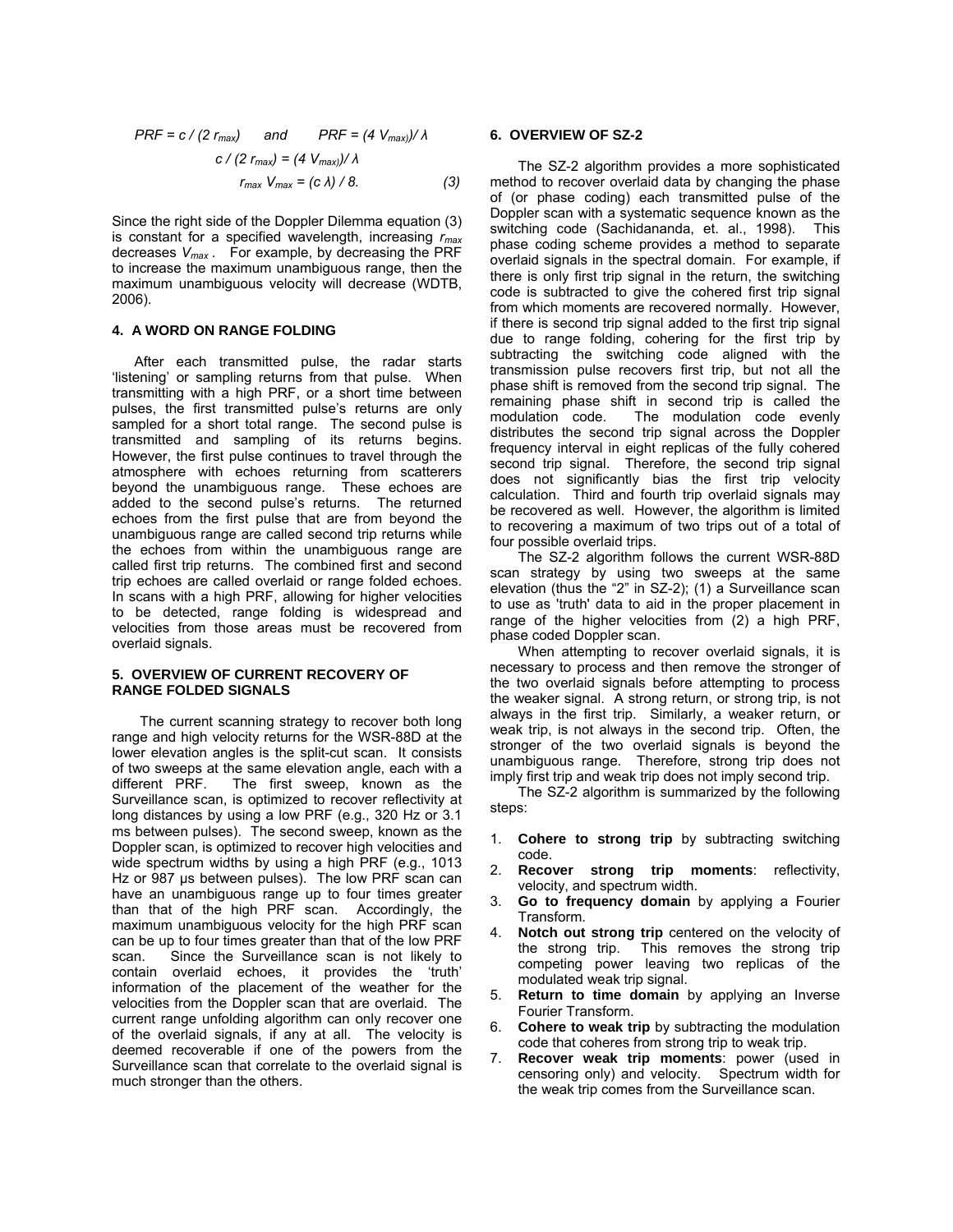8. **Properly place moments** using the Surveillance scan data to place recovered strong and weak trip reflectivity and velocity into proper first and second trip. Use calculated spectrum width from strong trip. For weak trip, use the spectrum width from the Surveillance scan (Saxion, et al., 2005) (Zrnic, et al., 2006).

# **7. TRANSITIONING FROM SCIENTIFIC TO OPERATIONAL ENVIRONMENT**

The NSSL provided the ROC with a functional description of the SZ-2 algorithm (pseudo-code). They also developed and tested the algorithm in MATLAB. This provided a solid starting point for ROC engineers to implement SZ-2 in the RVP8. While the MATLAB implementation provided a good research tool for validating the algorithm, once operational in the complex environment of an actual radar and under the scrutiny of meteorologists, two issues became apparent. The first was the realization that the use of clutter filtering in all bins is a widespread method for managing clutter by meteorologists in the field (Chrisman and Ray, 2007) (Ray and Chrisman, 2007). We discuss this in detail in the following paragraph. The second was the impact of the subtle difference in the change of the meaning of 'purple haze,' or RF censoring, between the standard ORDA Frequency Domain Processing and SZ-2 processing. The solution to this was defining and implementing the censoring rules in the proper order within the SZ-2 algorithm and within the SIGMET RVP8 software architecture.

Separating weather signal returns from ground clutter has long been a challenging process. With the addition of phase coding, clutter filtering becomes even more challenging for the SZ-2 algorithm. If clutter exists in two or more trips, SZ-2 cannot separate any of the overlaid weather signals and therefore flags the bin as overlaid, or purple. The only way the implemented SZ-2 algorithm knows whether or not to clutter filter a specific range bin is by the clutter map provided by the ORDA high-level software. Originally, if an operator has Originally, if an operator has specified clutter filtering in all bins, then SZ-2 assumed that clutter existed in all bins. The unacceptable results were that almost all bins were censored in all trips. SZ-2 was supposed to reduce RF censoring, not increase it! Since clutter filtering in all bins is widely used in the field, this issue had to be addressed.

A simple solution devised by the NSSL was to test if clutter really did exist in more than one trip when the clutter map indicated that it did. SZ-2 checks clutter power removed by the GMAP clutter filter during the Surveillance scan to see if clutter was actually removed from that bin by comparing it to a predefined threshold. If so, then clutter filtering is applied to this bin in the Doppler scan. While this helps, it is not a perfect solution. Ground clutter is not reliably detected with this method, so clutter filtering is not applied in some cases. This results in a velocity estimate that is biased towards zero. An improved solution, the Clutter Mitigation Decision algorithm (CMD), is currently in development (Ice et al., 2007).

### **8. OVERVIEW OF SZ-2 MAJOR MODE STRUCTURE**

The ROC engineers' task was to implement the SZ-2 logic on the RVP8, the ORDA subsystem that performs the majority of the real-time signal processing for the WSR-88D. The RVP8 organizes different signal processing techniques within Major Modes. The ORDA uses the SIGMET provided FFT (Fast Fourier Transform) and Batch Major Modes. The RVP8 software environment provides a clean method for inserting customized signal processing software via a Major Mode. The first new science signal processing Major Mode for the WSR-88D is the SZ-2 algorithm.

Major Mode software has an organized directory structure such that externally developed software is completely separate from, but integrated with, SIGMET release software. This way, the developer can upgrade SIGMET software without having their work be affected by the install process. The RVP8 Major Mode infrastructure software is written in C with Intel Integrated Performance Primitives for high speed<br>computationally intensive functions like FFT. computationally intensive functions like FFT, convolution, filtering, dot product, etc. The Major Mode software is controlled by high level software such as ascope or IRIS (SIGMET products), ORDA controlling software, or by third party applications, such as our trimmed down process driver (pd) (Rhoton et al., 2005).

SIGMET's hardware and software organization allows for a separation of the processing software from the underlying hardware. First, it provides access into the layers of the controlling software and access to the time series data. The two layers of significant importance to this project are the RVP8 main thread (rvp8main) that controls the setup, configuration, system triggers, and controlling of the RVP8 processing thread (rvp8proc) that performs scientific processing for RVP8. Rvp8main forks N identical code copies of the rvp8proc software providing parallel processing options for faster throughput. Second, SIGMET provides communication between the rvp8main thread and the rvp8proc threads, as well as between the multiple rvp8proc threads via<br>shared memory. Shared memory management is shared memory. Shared memory management is provided by SIGMET. Third, the developer may Third, the developer may change all or part of the SIGMET provided Major Modes by copying to the development tree and modifying relevant portions. Unchanged SIGMET routines remain in the SIGMET tree and may be called as needed. SIGMET's rvp8proc code is available to developers as source code, providing a substantial foundation on which to build new signal processing software. And finally, custom opcodes are provided for real-time communication to a Major Mode from the high level controlling software outside the RVP8.

In addition to the strong software infrastructure, SIGMET provides a rich debugging and testing environment for RVP8 processing software by providing windows through which a developer may see how the RVP8 software interacts with high level controlling software or the low level support software. Some of these tools include methods for showing 1) SIGMET specific and custom opcode communications (SIGMET, 2006, RVP8 Users Manual Chapter 5), 2) live acquired pulse information from the RVP8 receiver card to the rvp8main thread, 3) blocks of acquired pulses selected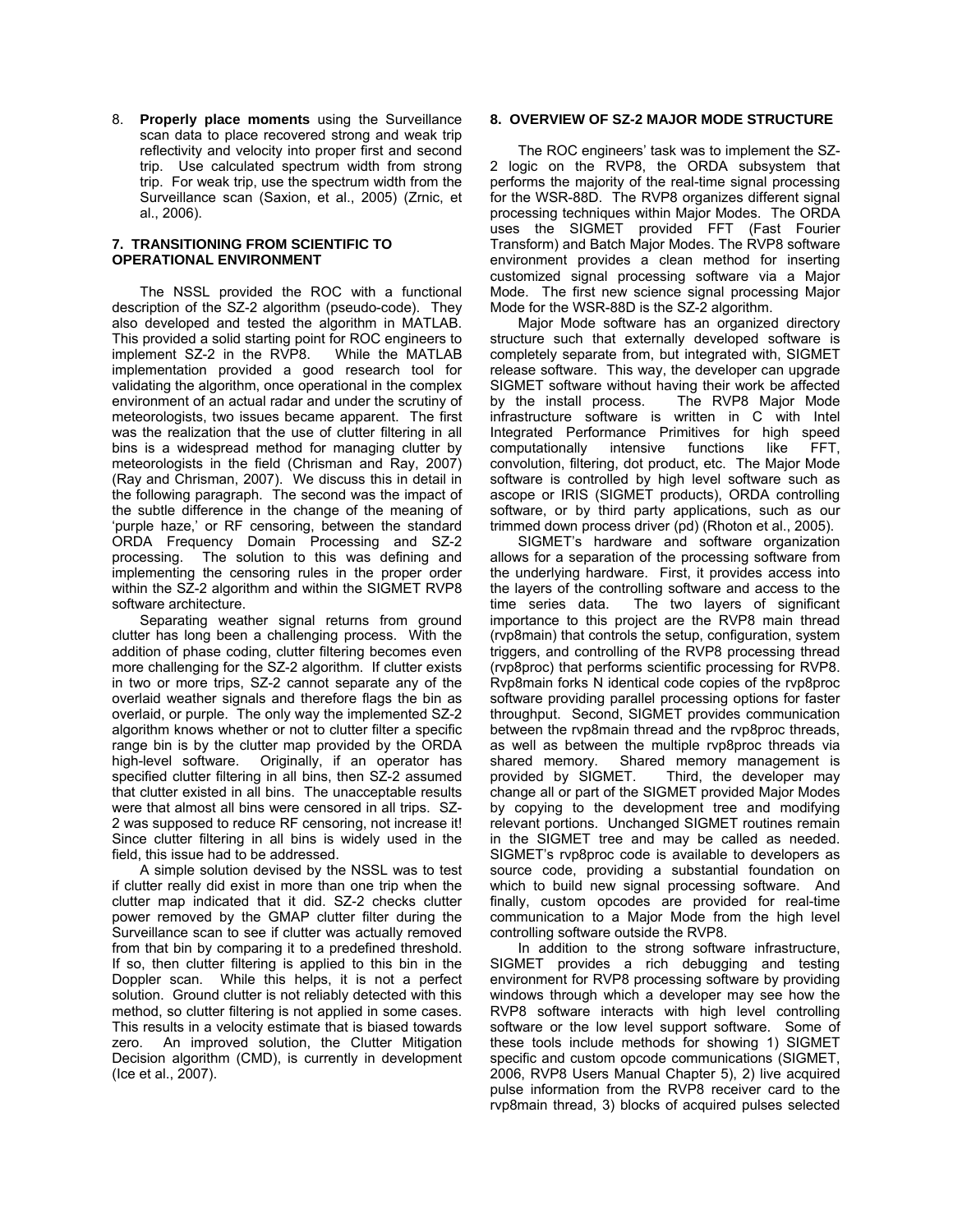for computations as one radial, and 4) real time callback timers. The SZ-2 development derived valuable insights from viewing the opcode communications and seeing which blocks of pulses were selected for computation of a radial.

## **9. RESULTS**

The following images are from the last stages of a widespread stratiform rain event collected on March 19, 2006 at 02:27Z. ROC engineers collected the data from KCRI, the test radar in Norman, OK, using a test Volume Coverage Pattern (VCP) that was modified from VCP11. To modify the VCP, we replaced the 1.5° split



**Figure 1 Surveillance Scan Reflectivity, Bypass Map**



**Figure 2 ORDA Processed Velocity, Bypass Map** 

cuts with 0.5° SZ-2 split cuts (one Surveillance scan followed by a Doppler SZ-2 scan). The modified VCP continues with batch cuts at 2.4° elevation angle. This means that the processing of the ORDA and the SZ-2 scans, at the same elevation angle, are separated only by the time it takes to perform a split cut. All images in this paper were generated using a playback process that allows the ROC engineers to change processing parameters such as those for clutter filtering.

The widespread nature of this rain event shows SZ-2 at its best. Figure 1 is the Surveillance scan reflectivities. All images noted in this paragraph are processed using a bypass map for clutter filtering.



**Figure 3 SZ-2 Velocity, Bypass Map**



**Figure 4 SZ-2 Spectrum Width, Bypass Map**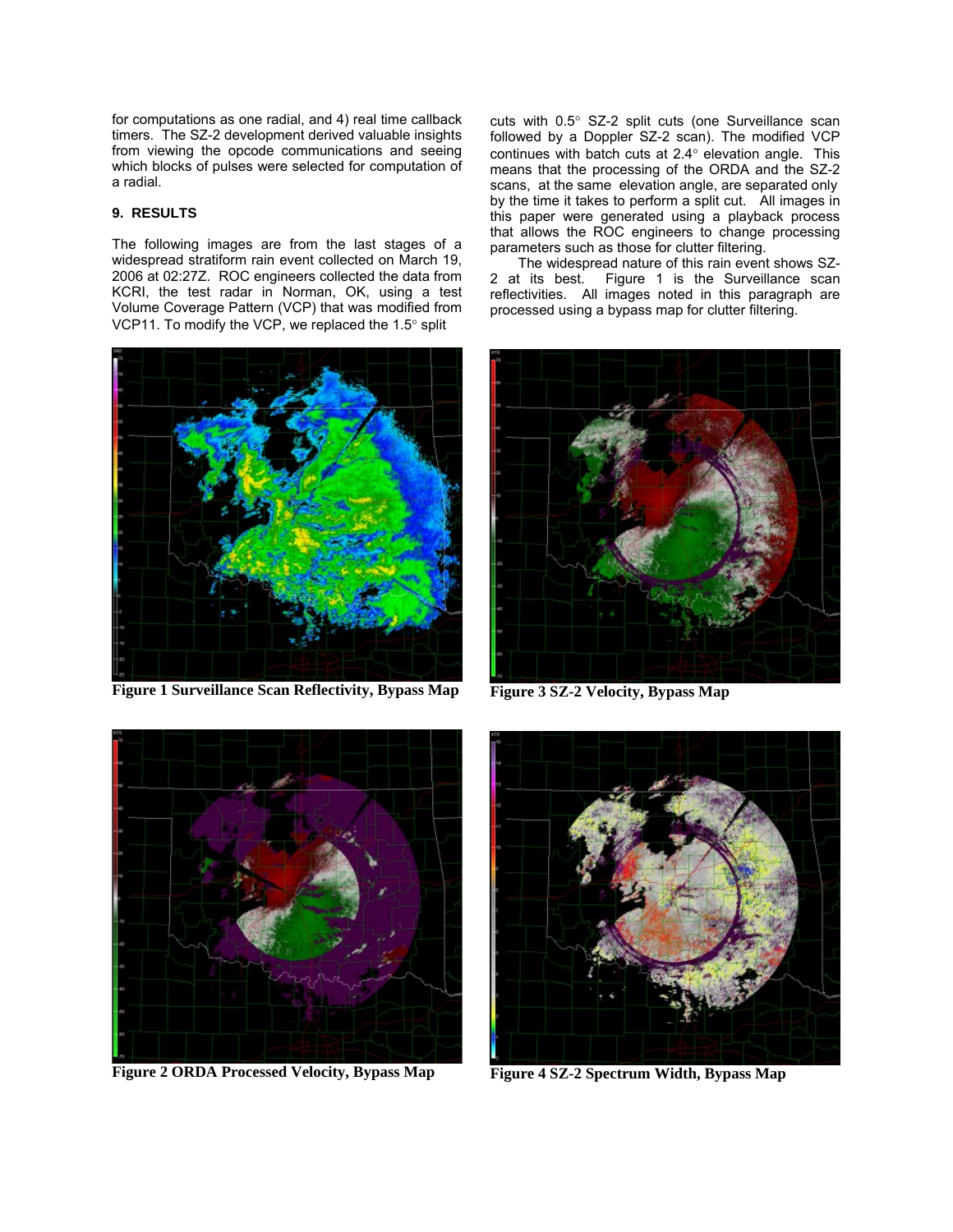

**Figure 5 Surveillance Reflectivity, Bypass Map**



**Figure 6 Surveillance Reflectivity, All Bins**

Figure 2 shows baseline ORDA Doppler scan velocities. Note the large amount of unrecoverable overlaid returns (indicated by 'purple haze') especially in the second trip. Figure 3 shows the SZ-2 velocities with previously overlaid velocities recovered. Spectrum width from SZ-2 processing is shown in Figure 4.

Section 7 discussed the effect that all bins clutter filtering had on the SZ-2 development. While the current solution is the best available at this time, all bins clutter filtering still has noticeable impacts on the SZ-2 It is important that meteorologists understand the impact of all bins clutter filtering on moment estimation. In Figures 5, 6, 7, 8, and 9, the images are generated from the same data set from March 19, 2006, but processed with either a bypass map or all bins clutter filtering.

The impact of all bins clutter filtering on reflectivity estimates behaves the same for SZ-2 as it does for ORDA processing. Reflectivity is reduced in areas of near zero velocities (Ice et al., 2007). Note that Figure 5 that shows processing with a bypass map has areas with higher values for reflectivity in the Northeast section compared to the all bins processing presented in Figure 6. This area of low values in Figure 6 corresponds with returns having velocities near zero, so GMAP, assuming it is clutter, removes that signal, thus reducing the reflectivity estimates.

All bins clutter filtering impacts SZ-2 velocity estimates more than it does ORDA processing because only one trip with overlaid clutter can be recovered. Therefore when all bins clutter filtering is requested, SZ-2 attempts to decide if clutter actually exists. The first difference is the number of zero velocities. Note the number and placement of zero velocity data with SZ-2 processed data and bypass map in Figure 7. Figure 8 shows SZ-2 velocity processed with all bins clutter filtering. Notice the increased number of zero velocities near the radar. However, the number of zero velocities is comparable to Figure 7 in the rest of the field. Figure 9 shows the ORDA processed velocities with all bins filtering. In ORDA processing, the clutter filter is applied to every bin without checking to see if clutter exists there or not. Note the clutter near the radar is removed, however, so are many of the zero velocities in the rest of the field (note the Northeast section). This behavior has been observed and studied previously (Ice et al., 2007).

Another difference between SZ-2 processed with all bins and SZ-2 processed with bypass map is the ring of purple at the unambiguous range. This ring is sometimes referred to as the clutter ring, is characteristic of SZ-2, and corresponds in the second trip to the first trip region of strong clutter near the radar. In Figure 7, the clutter ring is wider and the velocities surrounding it are spatially smooth. In Figure 8, the clutter ring is smaller, but there are noisy velocities interspersed. When a bin with clutter is not filtered, then it is not detected as overlaid, and the bin is not colored purple. In addition, the algorithm estimates velocity from this clutter contaminated bin for weak trip which results in noisy estimates in that trip.

The last difference is the slight increase in the number of noisy velocities in first trip in the SZ-2 velocities with all bins clutter filtering (Figure 8). Notice the brighter green velocities near the radar to the East and a few noisy velocities to the North. This could be due to the application of the Blackman window on the time series data before clutter filtering.

#### **10. CONCLUSIONS**

Transitioning from a scientific algorithm to operational software requires an understanding of the algorithm, the host platform, and the radar, as well as in depth testing. Through this effort with the support of many organizations, the WSR-88D will host the first new science range/velocity mitigation algorithm, SZ-2. SZ-2 provides significant improvement in the recovery of overlaid returns allowing for meteorological analysis of overlaid trip velocity and spectrum width estimates. Due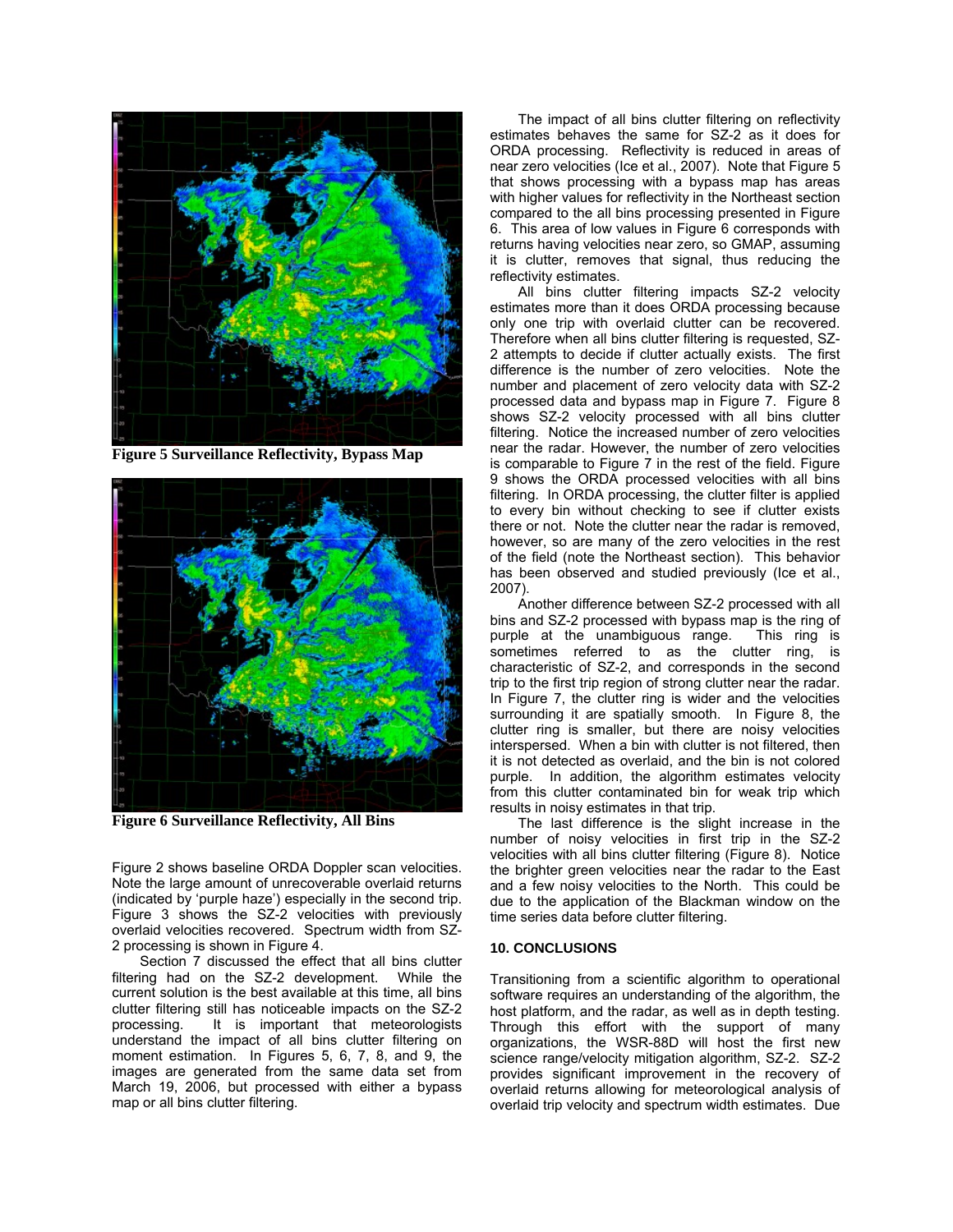to the complex nature of the algorithm, it is important to understand how to maximize the performance of SZ-2. One way to achieve this is by limiting the use of all bins clutter filtering.



**Figure 7 SZ-2 Velocity, Bypass Map**



**Figure 8 SZ-2 Velocity, All Bins**

# **11. ACKNOWLEDGEMENTS**

The ROC Engineers were able to accomplish this only through the help of NSSL, the National Center of Atmospheric Research, the ROC Data Quality Team, SIGMET Engineers, and ROC Systems Engineers. Thank you all for sharing your knowledge, skills, and expertise so generously.



**Figure 9 ORDA Velocity, All Bins**